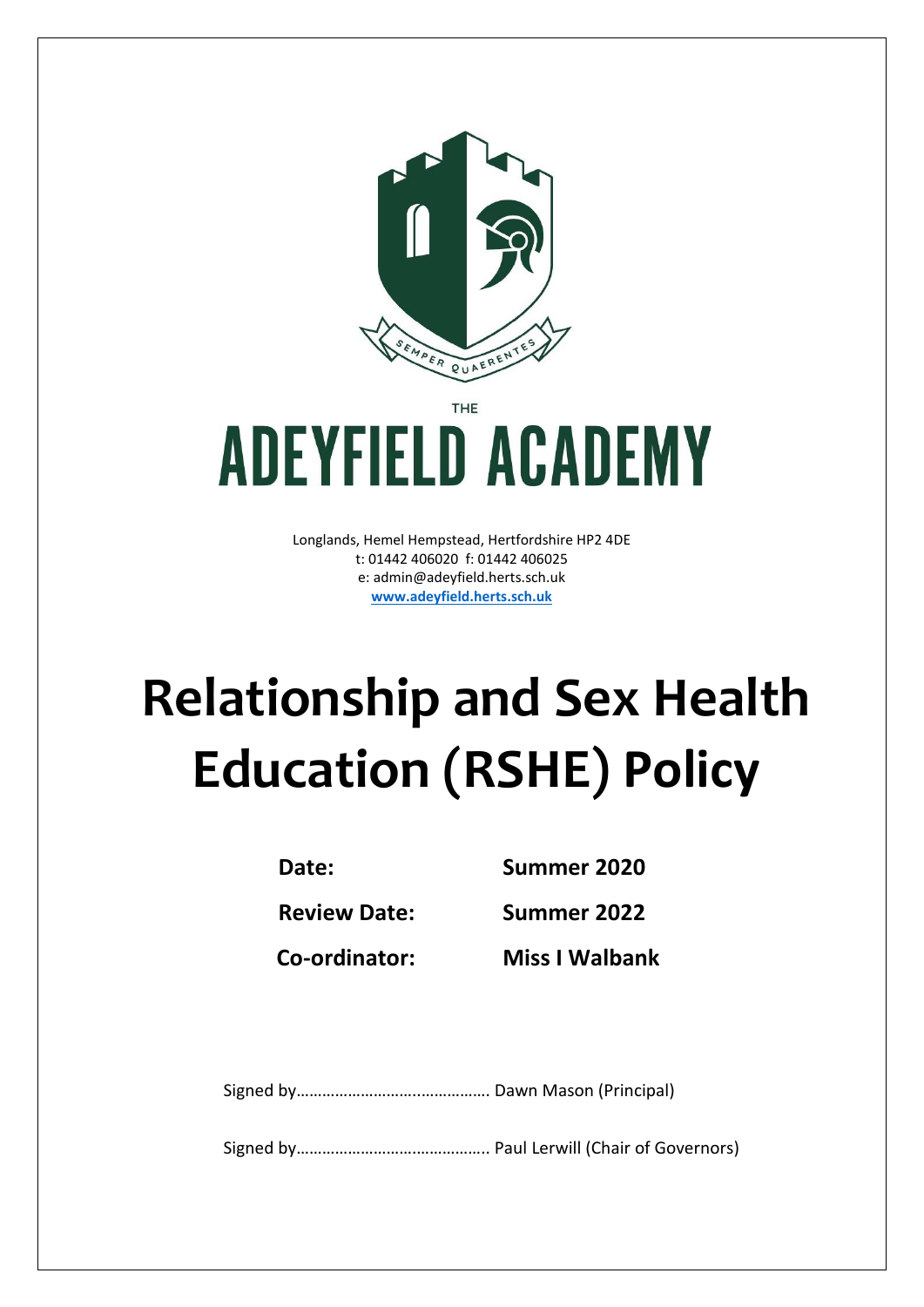# **1. Introduction**

The Adeyfield Academy believes that relationship and sex and health education is an educational entitlement for all pupils and an integral part of each pupil's emergence into adulthood. RSHE provides knowledge, and encourages the acquisition of skills and attitudes that will allow pupils to manage their lives in a responsible and healthy way. RSHE is provided with due regard to the importance and value of family life, and within the framework of spiritual, moral, social, cultural and physical development.

# **2. Aims**

The aim of RSHE is to enable pupils to make informed decisions about personal relationships from a basis of knowledge and a recognition of their responsibilities. RSHE is a crucial part of preparing our pupils for their lives now and in the future as adults and parents; it calls for careful and sensitive treatment. Parents are key figures in helping their children cope with the physical and emotional aspects of growing up. Our teaching should be complementary and supportive of the role of the parents of our pupils.

- To develop students' social and decision-making skills to help them make sensible and informed choices with regard to their own behaviour, including sexual behaviour
- To provide students with up-to-date, reliable and accurate knowledge and understanding about matters related to sex and sexuality appropriate to the needs and levels of maturity (physical, intellectual, emotional and social) of the student
- To provide students with the opportunity to examine and discuss the implications of the issues involved within an atmosphere of mutual trust and respect in a stimulating and supportive learning environment in which students can develop their feelings of self-worth and confidence, especially in relationship with others

# **3. Values and Beliefs**

There are three main elements to our RSHE policy:

- Gaining knowledge and understanding so pupils make informed, reasoned and responsible decisions about their lives now and in the future.
- Developing positive attitudes and values in present day society
- **Extending personal and social skills**
- As well as knowledge and information, students will be encouraged to consider the importance of the following values which link with whole school values:
- Honesty, openness and respect for the rights and interests of others
- Regard for the principle of equal opportunities for all and tolerance towards the way of life of others
- Self-respect, self-discipline and personal responsibility for your own actions
- A sense of responsibility to the school, their family and the wider community

# **4. Skills and Abilities**

We aim to help students develop the following skills:

- Valuing themselves as unique individuals
- Recognising and using opportunities to develop a healthy lifestyle
- Knowing how and where to gain information and support and participating in society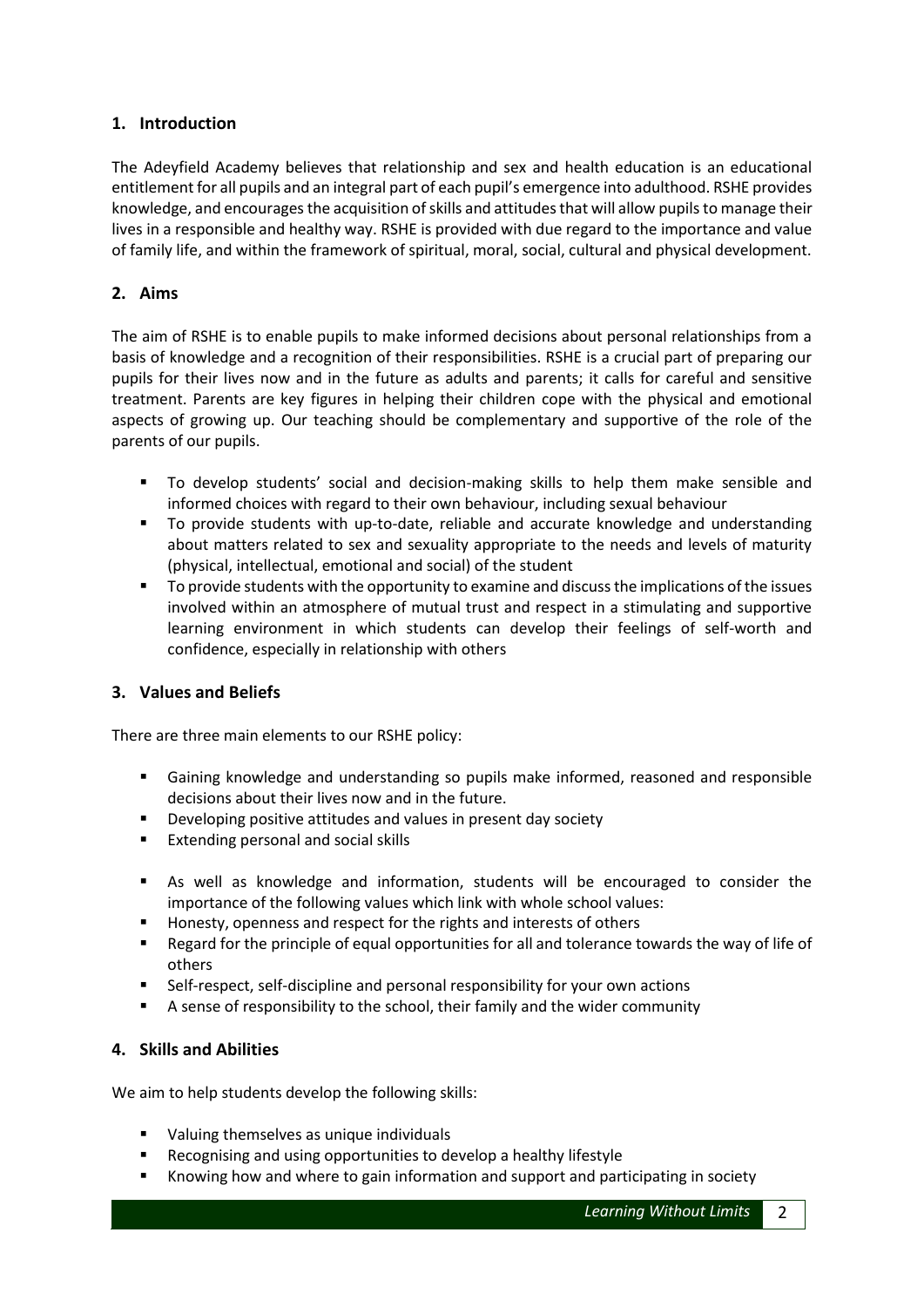- **•** Communication
- **Assertiveness**
- **•** Decision Making
- **Risk Assessment**

# **5. Organisation of RSHE**

RSHE is part of our Personal, Social, Health & Economic Education and Citizenship programme. Some aspects are taught mainly in National Curriculum Science lessons. Through planned lessons in the curriculum as well as through wider school activities such as assemblies and curriculum days children are able to develop their ideas, knowledge and skills gradually and appropriately.

Teachers have the main responsibility for teaching about RSHE in the classroom. SRE is coordinated by the Assistant Principal in charge of PSHCE and the PSHCE coordinator, who are responsible for the overall planning, implementation and review of the programme. Both plan and liaise with other specialists to ensure our students receive an up to date and balanced programme.

#### **6. Teaching strategies**

As much as possible we provide an interactive learning environment which is motivating and allows students to practise skills as well as to gain information and knowledge. We also allow time for reflection.

#### **7. Staff training**

All teachers and other staff members who are required to teach SRE will have relevant training and resources.

#### **8. Monitoring and evaluation**

Our Science and PSHE and Citizenship coordinators will monitor teaching and learning according to school policy. Implementation will be monitored by the Principal, Vice Principal, Assistant Principals, PSHE and Citizenship coordinators and reported on to the Governing Body.

#### **9. Inclusion**

In our school we have a commitment to ensure that our SRE programme is relevant to and inclusive of all students.

# **10. Confidentiality, advice and child protection**

Students will be made aware that some information cannot be held confidential, and made to understand that if certain disclosures are made, certain actions will ensue. At the same time students will be offered sensitive and appropriate support. The following procedures will be adhered to by all adults:

- Disclosure or suspicion of possible abuse The school's Child Protection Policy & Safeguarding procedures will be invoked
- Pregnancy students who disclose that they are, or have made someone else pregnant should be asked whether they can tell their parent/carer(s) and whether they want help in doing so. Support may be given in setting up a meeting between student and parent/carer(s), with a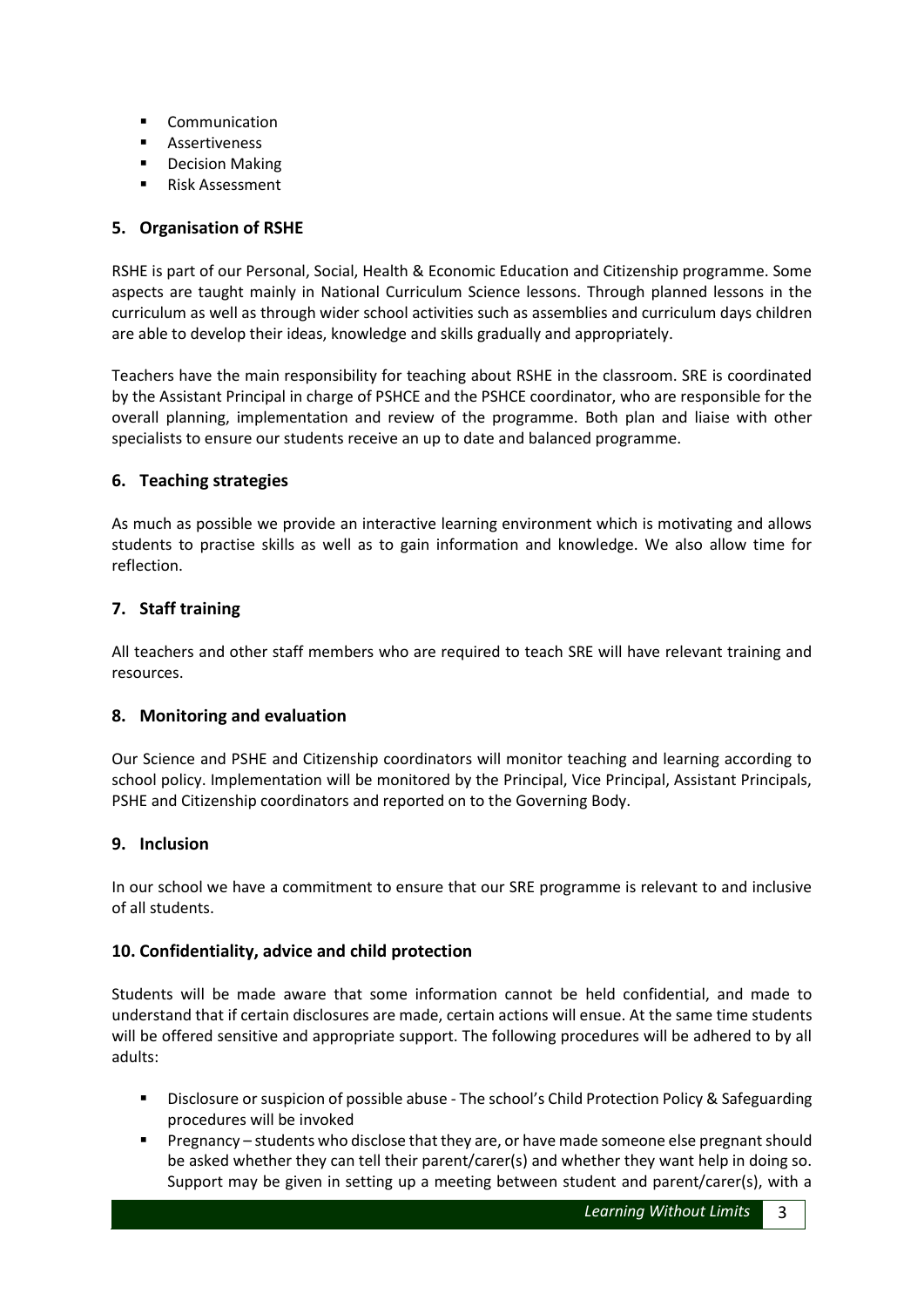member of staff. Further support may then be needed to arrange meetings with a health professional. Subsequent responsibility will then lie with the parent/carer(s). Where a student refuses to inform their parent/carer(s) the school will inform them. Support will be offered as outlined above. Any member of staff to whom a student makes such a disclosure should report this to the designated Child Protection member of staff or the Principal

 Sexual orientation – Adults will deal honestly and sensitively with sexual orientation, answer appropriate questions and offer support

# **11. Forced Marriage (FM)**

A forced marriage is where one or both people do not consent to the marriage and pressure or abuse is used. It is recognised in the UK as a form of violence against women and men, domestic/child abuse and a serious abuse of human rights. The Anti-social Behaviour, Crime and Policing Act 2014 makes it a criminal offence to force someone to marry. This is a separate issue from arranged marriage. Young men and women can be at risk in affected ethnic groups. Whistle-blowing may come from younger siblings. Other indicators may be detected by changes in adolescent behaviours. This issue is taught explicitly in both a cultural and religious context. The value of marriage is explored through discussion both in Citizenship and PSHE.

# **12. Female Genital Mutilation (FGM)**

FGM involves procedures that intentionally alter/injure the female genital organs for nonmedical reasons. FGM is internationally recognised as a violation of human rights of girls and women. FGM is illegal in the UK. It is also illegal to take a British national or permanent resident abroad for FGM or to help someone trying to do this. FGM is explicitly taught to Year 8s and its illegal status is emphasised. FGM assemblies are also given to all Year groups.

# **13. Partnership with parents/carers**

Most of a student's informal sex and relationships education occurs within the family and the school's programme will complement and build on this in co-operation with homes. Parents/carers have the right to withdraw their child from some, or all, RSHE lessons but not statutory Science lessons. If a parent/carer wishes to withdraw their child they need to have a discussion with the Principal, so that he/she can be made aware of the reasons and provide alternative arrangements. The DfES has produced a free leaflet explaining this position.

# **14. Organisation of SRE programme (through PSHE and Citizenship)**

#### **14.1. KS3**

Puberty, personal safety, friendships, love, family life, relationships, gender, conception and birth, contraception, HIV/AIDS, sex and the law, stereotyping, prejudice, feelings, peer pressure, self esteem, decision making, awareness of outside agencies.

#### **14.2. KS4**

Abortion, teenage parenting, sexually transmitted infections, sexuality, breast, cervical and testicular cancer, marriage and relationships, awareness of outside agencies, prejudice, different faiths and cultures, risk, divorce.